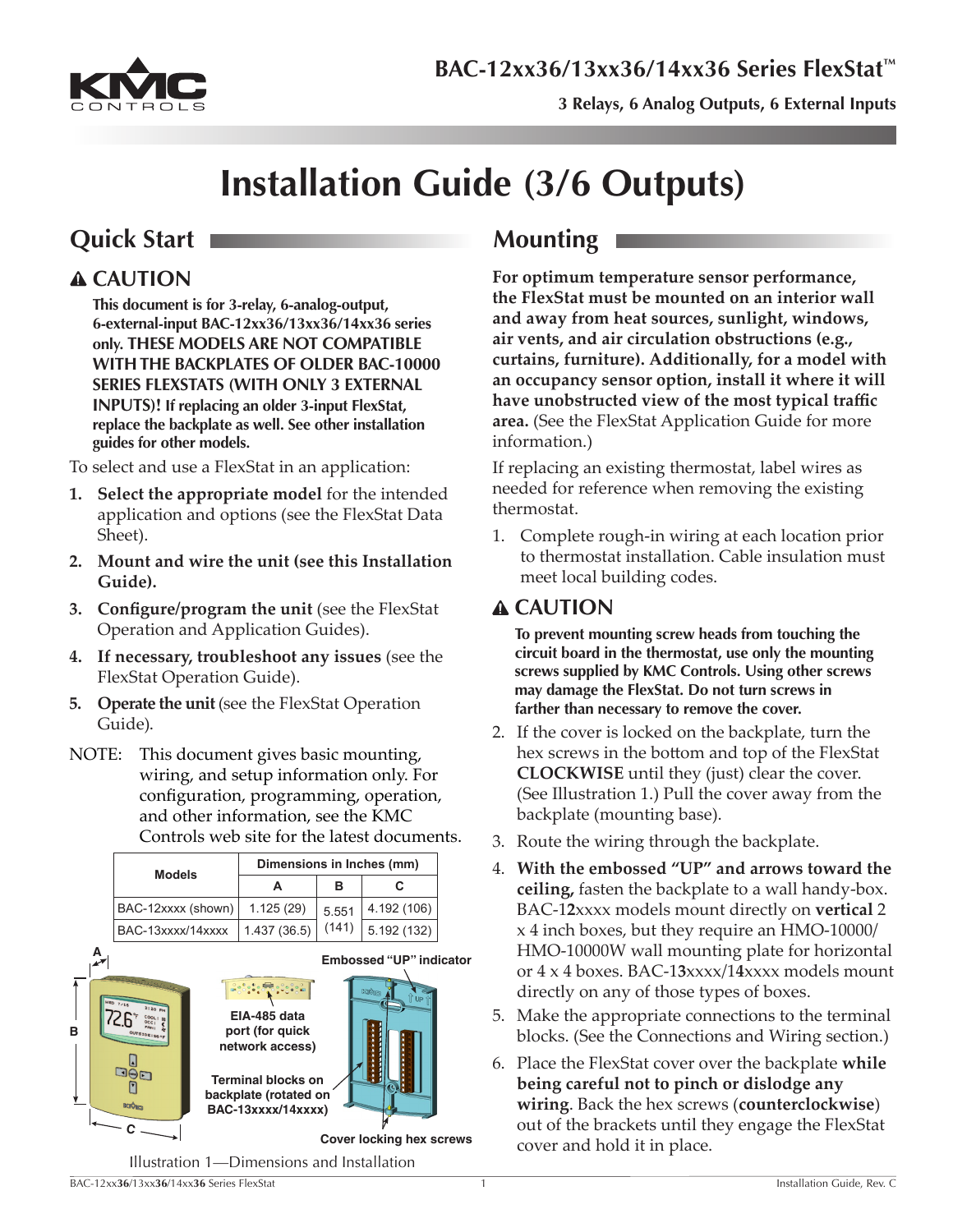# <span id="page-1-0"></span>**Connections and Wiring**

### **Wiring Considerations**

- Because of the many connections (power, network, inputs, outputs, and their respective grounds or switched commons), be sure wiring is well planned before installation of conduit!
- Make sure that conduit for all wiring has adequate diameter for all necessary wiring. Using 1-inch conduit and junction boxes is recommended! Use external junction boxes above the ceiling or in another convenient location as needed to make connections that run to the FlexStat's junction box.
- To prevent excessive voltage drop, **use a conductor size that is adequate for the wiring length! Allow plenty of "cushion" to allow for transient peaks during startup.**
- Using multiple conductor wires for all inputs (e.g., 8 conductor) and outputs (e.g., 12 conductor) is recommended. Grounds for all the inputs can be combined on one wire.

### **CAUTION**

**To avoid damage from ground loops and other communication issues in networked FlexStats, correct phasing on MS/TP network and power connections on ALL the networked controllers is critically important.**

### **Network Wiring**

For **Ethernet or IP** communications, plug an Ethernet cable into the RJ-45 jack on the back of the FlexStat.

For **MS/TP** communications, connect the *–A* terminals in parallel with all other *–A* terminals on the network and the *+B* terminals in parallel with all other *+B* terminals. (See Illustrations 2 and 5.) Connect the shields of the cable (Belden cable #82760 or equivalent) together at each device. Use a wire nut or the *S* terminal in KMC BACnet controllers. (FlexStats, however, do not have an *S* terminal.) Connect the cable shield to a good earth ground **at one end only**.

NOTE: The *S* terminal in KMC controllers is provided as a connecting point for the shield. The terminal is not connected to the ground of the controller. When connecting to controllers from other manufacturers, verify the shield connection is not connected to the controller's ground.

For more information on principles and good practices when connecting an MS/TP network, see Planning BACnet Networks (Application Note AN0404A).

### **MS/TP EOL (End-Of-Line) Termination**

The controllers/thermostats on the physical ends of an EIA-485 wiring segment must have end-of-line termination installed for proper network operation. (See Illustrations 2 through 4.) If a FlexStat is at the physical **end** of the MS/TP network line, set **both** the EOL termination switches to **On** (to the **right/up**) on the back of the circuit board. If not on the end, ensure that both switches are Off (left/down).



Illustration 2—MS/TP Network End-Of-Line Termination



Illustration 3—BAC-12xxxx EOL/Pull-Up Switch Positions





### **CAUTION**

**This document is for 3-relay, 6-analog-output, 6-external-input BAC-12xx36/13xx36/14xx36 series ONLY. THESE MODELS ARE NOT COMPATIBLE WITH THE BACKPLATES OF OLDER BAC-10000 SERIES FLEXSTATS (WITH ONLY 3 EXTERNAL INPUTS)! If replacing an older 3-input FlexStat, replace the backplate as well.**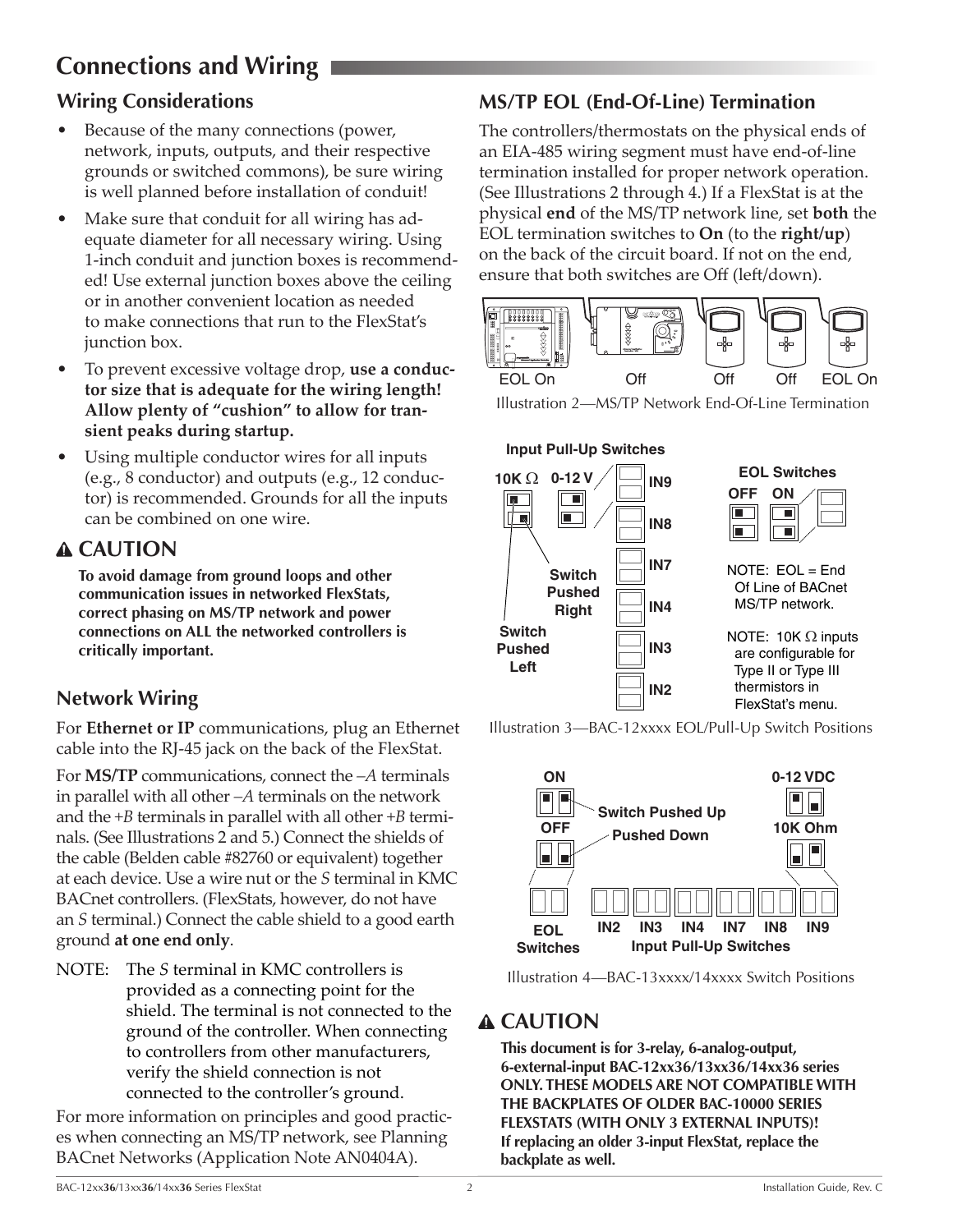<span id="page-2-0"></span>



#### **NOTE: On BAC-13xxxx/14xxxx models, terminals are rotated 90° CCW.**

#### **Input Connections**

Passive input devices require pull-up resistors in the circuit. For **passive** input devices (e.g., switch contacts and 10K ohm thermistors) on IN2 through IN4 and IN7 through IN9, set the pull-up switches on the back of the circuit board to the **10K** position. For **active** voltage devices, set the switches to the **0–12 VDC** position. (See Illustrations 3 through 5.)

- NOTE: Unlike the EOL switch pairs, the **INPUT switch pairs must NOT have both switches set to the same direction**—if one of the pair's switches is set to the left, for example, the other must be set to the right (or vice versa). **ALL the input pull-up resistor switch pairs must be fully latched in either 10K Ohm or 0–12 VDC position even if a switch pair has no input connected!** A single incorrect switch position may cause errors in multiple inputs.
- NOTE: **Type II or III 10K ohm thermistors can be selected by changing the menu setting** in Advanced > Inputs > Input # > Sensor (see the Configuration section). If a **remote space temperature sensor** is connected to AI7, space temperature can be configured for onboard, remote, averaging of the two, the lowest reading, or the highest reading.
- NOTE: FlexStat inputs do not support 1K ohm RTDs.
- NOTE: To use a 4–20 current loop input or map analog inputs as binary values, see the FlexStat Application Guide.
- NOTE: To use a remote  $SAE-10xx CO$ <sub>2</sub> sensor, see the FlexStat Operation Guide.
- NOTE: **For more information on wiring specific applications (AHU and FCU), see the Applications section starting on page 5.** (These applications are the packaged programs selectable from the Advanced > Application menu in the BAC-1xxx36 models.) See also the FlexStat Application Guide.

### **CAUTION**

**Relays are for Class-2 voltages (24 VAC) only. Do not connect line voltage to the relays!**

### **CAUTION**

**Do not mistakenly connect 24 VAC to an analog output ground. This is not the same as a relay's switched common. See the backplate's terminal label for the correct terminal.**

### **Output Connections**

Connect the device under control between the desired output terminal and the related **SC (Switched Common for relays) or GND (Ground for analog outputs)** terminal. (See Illustration 5). For the bank of three relays, there is one Switched (relay) Common connection (in place of the GND terminal used with analog outputs). (See Illustration 6.) **For the relay circuit, the phase side of the AC should be connected to the SC terminal.**



Illustration 6—Switched (Relay) Common and Relays

**Do not attach a device that draws current exceeding the FlexStat's output capacity:**

- **Maximum output current** for individual **ANA-LOG outputs (4–9) is 20 mA @ 12 VDC (each).**
- **• Max. output current is 1 A for individual RELAYS @ 24 VAC/VDC or a total of 1.5 A for relays 1–3.**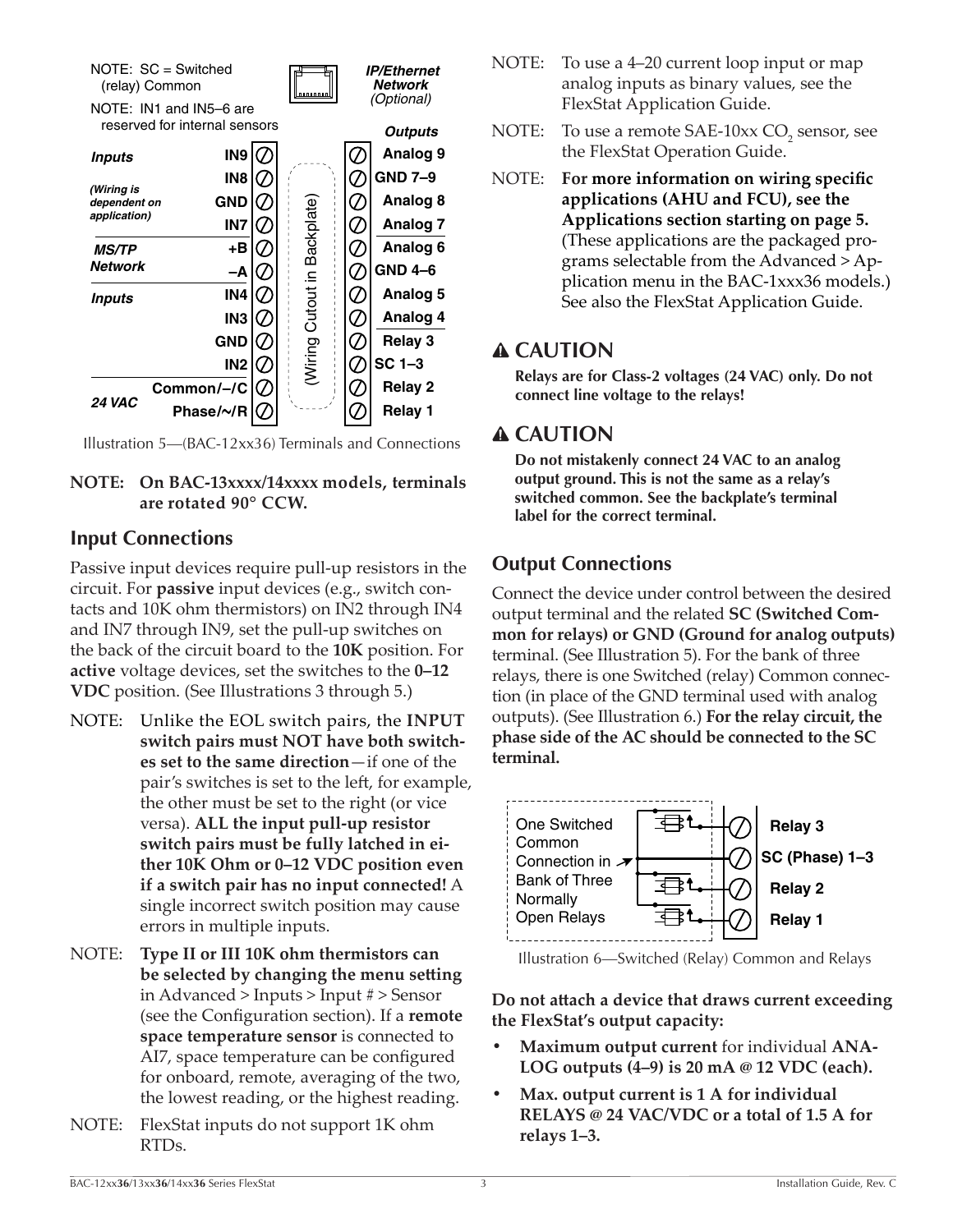<span id="page-3-0"></span>For example, (discontinued) KMC REE-3211 relays would exceed the FlexStat's analog output capacity, but they can be used with the FlexStat's internal relays 1–3 as shown in the following applications pages. (Use a Core Components CVR11C-0/LD96200 in the REE-3211's place in those applications.)

FlexStat relays 1–3 are **NO, SPST (Form "A")**. (To emulate binary outputs with the analog outputs, set the output voltage to be either 0 or 12 VDC in Control Basic.)

#### **Power Connection**

The FlexStat requires an external, 24 volt, AC power source. Use a KMC Controls Class-2 transformer to supply power. Connect the transformer's **neutral** lead to the 24 VAC **Common/–/C** terminal and the AC **phase** lead to the 24 VAC **Phase/~/R** terminal. (See Illustration 5.) Power is applied to the FlexStat when the transformer is powered.

KMC Controls recommends powering only one controller/thermostat from each transformer. If installing a FlexStat in a system with other controllers/thermostats powered from a single transformer, however, phasing must be correct and the total power drawn from the transformer must not exceed its rating.

# **Configuration**

To configure the FlexStat, navigate the menus and change settings by pressing a combination of buttons. Press the **Right** (Menu) button and then the:

- Enter button to select and/or exit value editing.
- Up/Down button to move among entries (up/ down lines).
- Left/Right button to move among value fields (left/right spaces).
- Left button to return to the Home screen.



Illustration 7—Configuration Screens

- NOTE: Applications on pages 5–11 are the packaged programs selectable from the Advanced > Application menu in the BAC-1xxx36 (only) models. Other FlexStat models have other applications.
- NOTE: Humidity, motion, and  $CO_2$  sensor options in menus are dependent on the FlexStat model and selected application.

For detailed **configuration, operation, troubleshooting, and other information**, see the FlexStat Operation Guide.

For **additional wiring, customization, programming, and application information**, see the FlexStat Application Guide.

## **Applications Notes and Cautions**

### **CAUTION**

**Relays are for Class-2 voltages (24 VAC) only. Do not connect line voltage to the relays!**

**Do not mistakenly connect 24 VAC to an analog output ground.**

- **NOTE: Although typical terminal code letters are shown, check the schematics of your unit for wiring details!**
- NOTE: These applications are for **3 relay** and **6 analog** output BAC-1**2**xx**36/**1**3**xx**36/**1**4**xx**36** series only. See other installation guides for other models.
- NOTE:  $CO<sub>2</sub>$ , humidity, and motion sensor options are dependent on FlexStat model.
- NOTE: For Bill of Materials listings of the various accessories shown in the sample diagrams, see the FlexStat Application Guide.
- NOTE: The **KMC REE-3211 is discontinued. Use Core Components CVR11C-0/LD96200 in its place.** Do not use either with **analog** outputs! See Output Connections on page 3.

### **Maintenance**

Remove dust as necessary from the holes in the top and bottom. Clean the display with a soft, damp cloth and mild soap.

To maintain maximum sensitivity of the built-in motion sensor, occasionally wipe dust or dirt off the lens—but do not use any fluid on the sensor.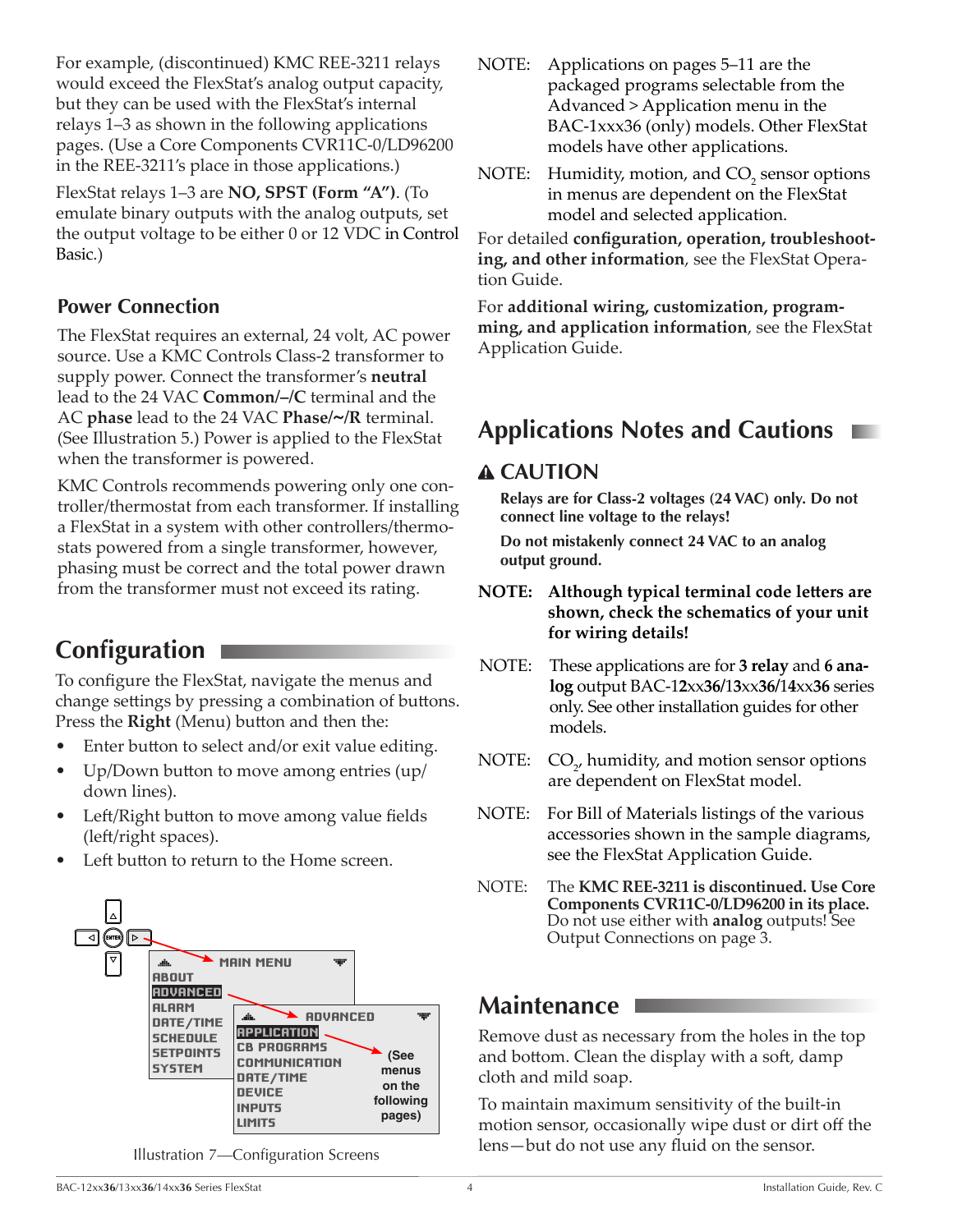<span id="page-4-0"></span>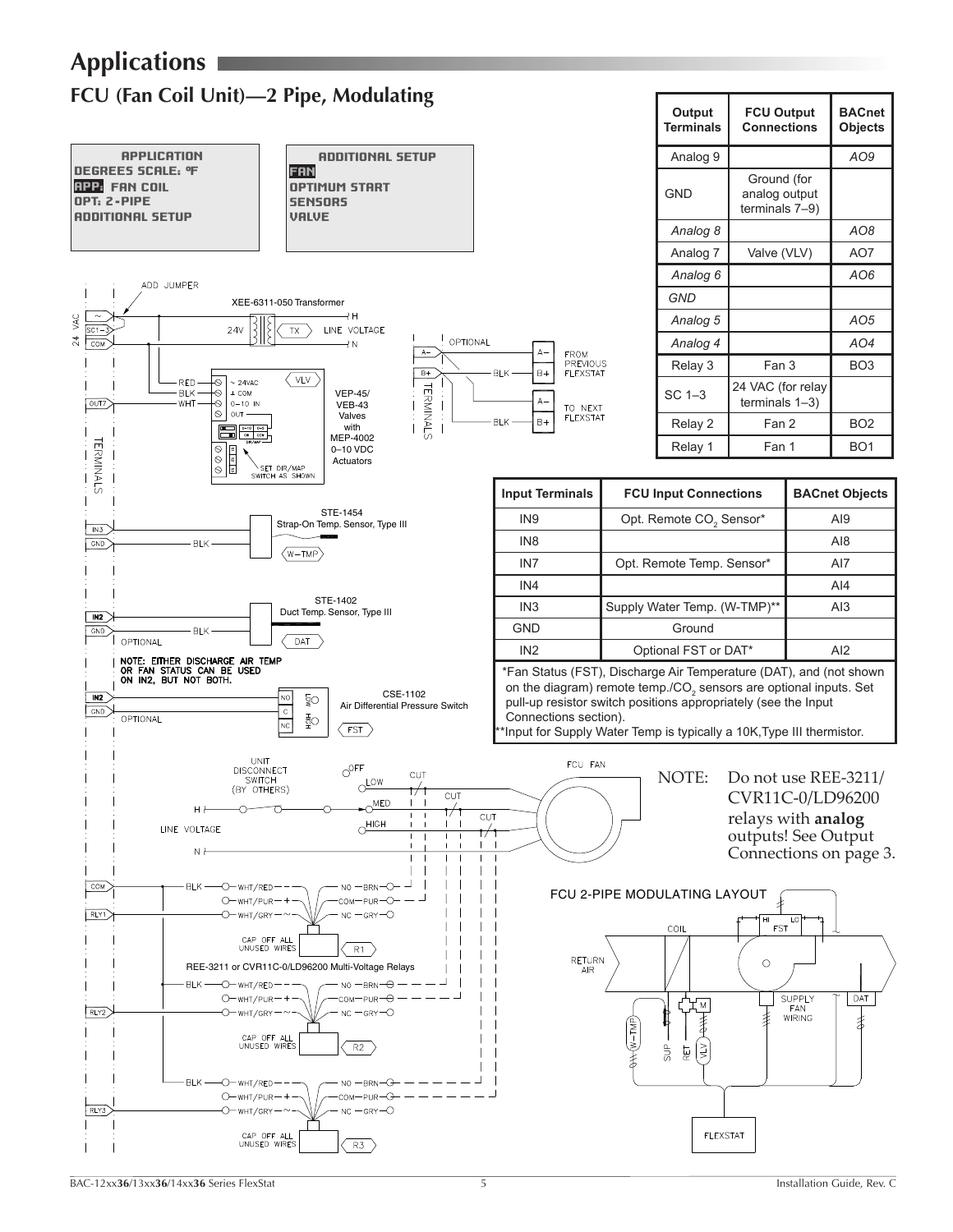### <span id="page-5-0"></span>**FCU—4 Pipe, Modulating**

![](_page_5_Figure_1.jpeg)

| <b>Input Terminals</b>                    | <b>FCU Input Connections</b>        | <b>BACnet Objects</b> |  |
|-------------------------------------------|-------------------------------------|-----------------------|--|
| IN <sub>9</sub>                           | Opt. Remote CO <sub>2</sub> Sensor* | AI9                   |  |
| IN <sub>8</sub>                           |                                     | A18                   |  |
| IN <sub>7</sub>                           | Opt. Remote Temp. Sensor*           | AI7                   |  |
| IN4                                       |                                     | AI4                   |  |
| IN <sub>3</sub>                           |                                     | AI3                   |  |
| <b>GND</b>                                | Ground                              |                       |  |
| IN <sub>2</sub>                           | Optional FST or DAT*                | AI2                   |  |
| $\sim$ $\sim$ $\sim$ $\sim$ $\sim$ $\sim$ |                                     |                       |  |

 \*Fan Status (FST), Discharge Air Temperature (DAT), and (not shown on the diagram) remote temp./CO<sub>2</sub> sensors are optional inputs. Set pull-up resistor switch positions appropriately (see the Input Connections section).

![](_page_5_Figure_4.jpeg)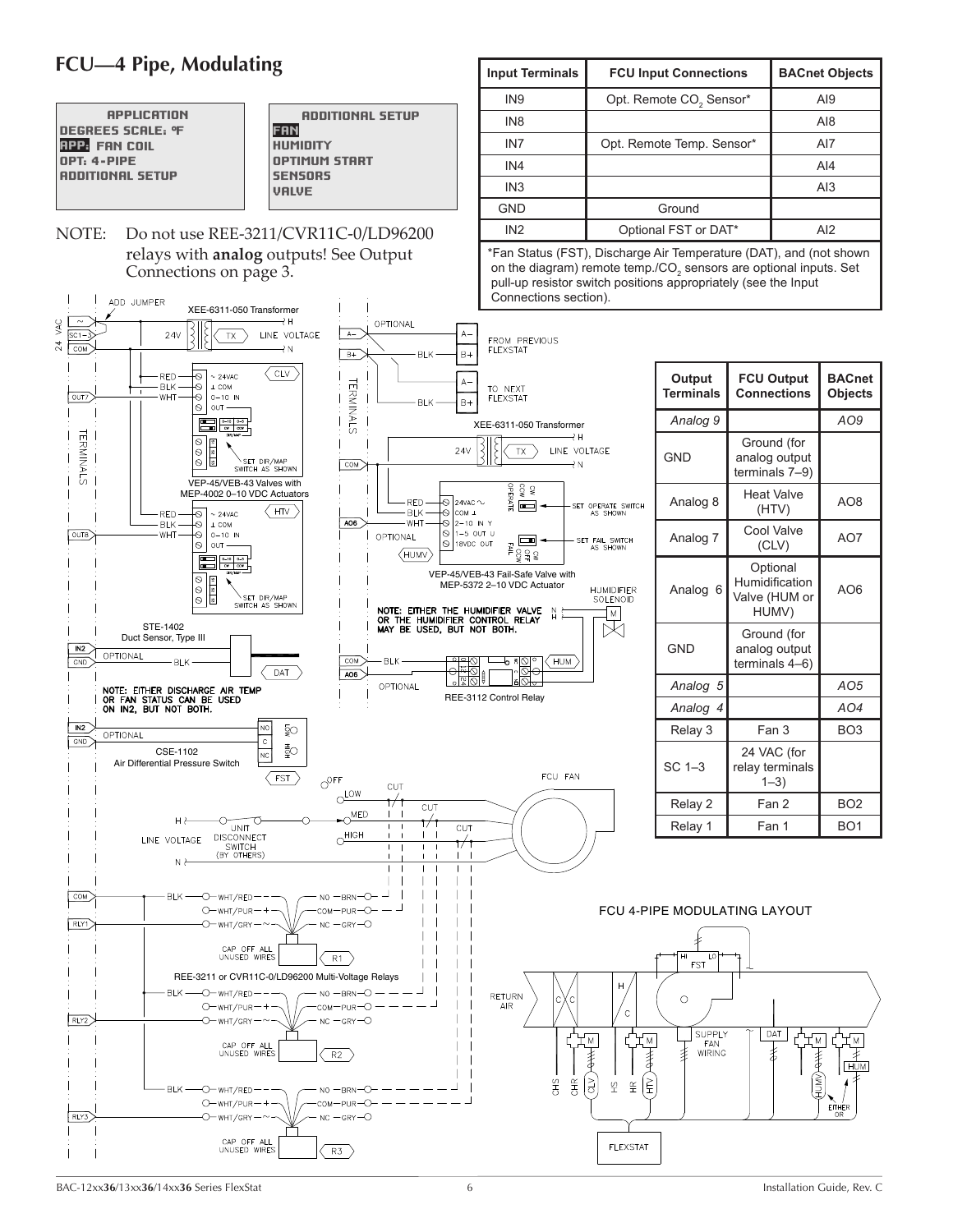### <span id="page-6-0"></span>**AHU (Air Handler Unit)—1 Heat and 1 Cool**

| <b>APPLICATION</b>      |
|-------------------------|
| DEGREES SCALE: ºF       |
| <b>RPP</b> AIR HANDLER  |
| OPT: 1H/1C              |
| <b>ADDITIONAL SETUP</b> |
|                         |

 ADDITIONAL SETUP DAMPER FAN HUMIDITY OPTIMUM START **SENSORS** 

NOTE: Do not use REE-3211/CVR11C-0/LD96200 relays with **analog** outputs! See Output Connections on page 3.

|                 | Connections section).<br>XEE-6311-075 or XEE-6311-100 Transformer<br>÷н                                                                                                                                     |                                           | *When using the optional Outside Air Damper, MAT/OAT inputs must           |                                                                                     |
|-----------------|-------------------------------------------------------------------------------------------------------------------------------------------------------------------------------------------------------------|-------------------------------------------|----------------------------------------------------------------------------|-------------------------------------------------------------------------------------|
| VAC             | also be connected.<br>24V<br>TX2<br>LINE VOLTAGE<br><b>COM</b><br>⊣N                                                                                                                                        |                                           |                                                                            |                                                                                     |
| $\overline{24}$ | OPERATE<br>CS<br>୧<br><b>RTD</b><br>$+\otimes$ 24VaC $\sim$<br>-RED<br>$\blacksquare$<br>SET OPERATE SWITCH<br>TO OPPOSITE DIRECTION<br><b>BLK</b><br>├∾  сом ⊥                                             | Output<br>Terminals                       | <b>AHU Output</b><br><b>Connections</b>                                    | <b>BACn</b><br><b>Object</b>                                                        |
|                 | AS FAIL SWITCH<br>ю.<br>2-10 IN Y<br>WHT<br>AO9<br>$\bigcirc$ 1-5 OUT U<br>SET FAIL SWITCH TO<br>DIRECTION ACTUATOR ROTATES<br>TO OPEN RET DAMPER<br>$\Box$<br>$\bigcirc$ 18VDC OUT<br>FAIL<br>ਨੂੰ ਤੋਂ ਤੋਂ  | Analog 9                                  | Optional Outside Air<br>Damper (OAD/RTD)*                                  | AO <sub>9</sub>                                                                     |
|                 | MEP-5372, MEP-7252, MEP-7552,<br>OPTIONAL<br>or MEP-7852 Actuators                                                                                                                                          | <b>GND</b>                                | Ground (for analog<br>output terminals 7-9)                                |                                                                                     |
|                 | DPERATE<br>CCW<br>VC<br>OAD<br>$\cdot$ RED $\rightarrow$ 24vac $\sim$                                                                                                                                       | Analog 8                                  |                                                                            | AO <sub>8</sub>                                                                     |
|                 | <b>TERMINALS</b><br>$\blacksquare$<br>SET OPERATE SWITCH<br>TO OPPOSITE DIRECTION<br>AS FAIL SWITCH<br><b>BLK</b><br>†⊘∣сом т<br>$\odot$ 2-10 in y<br>WHT                                                   | Analog 7                                  |                                                                            | AO7                                                                                 |
|                 | $\circ$<br>$1-5$ OUT U<br>SET FAIL SWITCH TO<br>$\Box$<br>$\bigcirc$ 18VDC OUT<br>FAIL<br>DIRECTION ACTUATOR ROTATES<br>ੂੰ ਜ੍ਰੈ ੂ<br>TO CLOSE OA DAMPER                                                     | Analog 6                                  | Optional Humidification<br>Valve (HUM or HUMV)                             | AO <sub>6</sub>                                                                     |
|                 | STE-1402 Duct<br>Sensor, Type III<br>IN2                                                                                                                                                                    | GND                                       | Ground (for analog<br>output terminals 4-6)                                |                                                                                     |
|                 | OPTIONAL<br>GND<br><b>BLK</b><br>See also the<br>DAT<br>AHU-Additional                                                                                                                                      | Analog 5                                  |                                                                            | AO <sub>5</sub>                                                                     |
|                 | Options section<br>NOTE: EITHER DISCHARGE AIR TEMP                                                                                                                                                          | Analog 4                                  | Optional Fan Speed                                                         | AO <sub>4</sub>                                                                     |
|                 | OR FAN STATUS CAN BE USED<br>on the last page<br>ON IN2, BUT NOT BOTH.<br>for network,<br>humidification,                                                                                                   | Relay 3                                   | Heat 1 (W1)                                                                | BO <sub>3</sub>                                                                     |
|                 | NO<br>IN2<br>ξŌ<br>OPTIONAL<br>and fan speed<br>$\mathsf{c}$<br>GND<br>φĘ<br>options.<br>CSE-1102 Air Differential<br>NC<br><b>FST</b>                                                                      | $SC1-3$                                   | 24 VAC (for relay<br>terminals $1-3$ )                                     |                                                                                     |
|                 | Pressure Switch                                                                                                                                                                                             | Relay 2                                   | Cool 1 (Y1)                                                                | BO <sub>2</sub>                                                                     |
|                 | IN3                                                                                                                                                                                                         | Relay 1                                   | Fan $1(G)$                                                                 | BO <sub>1</sub>                                                                     |
|                 | OPTIONAL<br>MAT<br>GND<br><b>BLK</b><br>STE-1416 Duct Averaging<br>Sensor, Type III                                                                                                                         |                                           | *If optional Outside Air Damper is used,<br>must also have MAT/OAT inputs. |                                                                                     |
|                 | OPTIONAL<br>RETURN<br>$\circ$<br>$\circ$                                                                                                                                                                    |                                           | AHU 1H/1C LAYOUT                                                           |                                                                                     |
|                 | OAT<br>IN4<br>AIR<br><b>BLK</b><br>GND                                                                                                                                                                      |                                           |                                                                            |                                                                                     |
|                 | STE-1451 OAT Sensor, Type III<br>$\frac{1}{\sqrt{1+\beta}}$ RTD                                                                                                                                             |                                           | LO<br>FST                                                                  |                                                                                     |
| <b>SKA</b>      | ₹Н<br>$\sim$<br>LINE VOLTAGE<br>24V<br>TX1                                                                                                                                                                  | н                                         |                                                                            |                                                                                     |
| 24              | OUTSIDE<br><b>COM</b><br>₹N<br>AIR<br>XEE-6311-050 Transformer                                                                                                                                              | C                                         | $\circ$                                                                    |                                                                                     |
|                 | $\overline{\theta}$ OAD<br>MAT<br>OAT<br>≴<br>NOTE: IF AHU HAS SEPARATE 'RC' AND 'RH'<br>ŧ<br>TERMINALS, AN INTERPOSING RELAY MUST BE<br>USED BETWEEN EITHER 'RLY2' AND 'Y1' OR<br>BETWEEN 'RLY3' AND 'W1'. | AHU<br>CONTROLS<br>OF COND.<br>DEPENDS ON | SUPPLY<br>DAT<br>GaS<br>C<br>FAN<br>ŧ<br><b>STARTER</b><br>/VFD            | M<br>孝<br>$\begin{matrix} \widehat{\mathbb{R}} \ \widehat{\mathbb{R}} \end{matrix}$ |
|                 | CAUTION: DO NOT APPLY >24V<br>$ SC1 - 3\rangle$<br>R<br>TO RELAY TERMINALS                                                                                                                                  | UNIT CONFIG.                              |                                                                            | EITHER<br>OR                                                                        |
|                 | RLY2<br>Y1<br>AHU<br>SUPPLY FAN STARTER<br><b>TERMINALS</b>                                                                                                                                                 |                                           |                                                                            |                                                                                     |
|                 | (BY OTHERS)<br>W <sub>1</sub><br>RLY3<br>AUTO                                                                                                                                                               | <b>FLEXSTAT</b>                           |                                                                            |                                                                                     |
|                 | $\mathbb C$<br>- - BLK - - O- wht/red - -<br>$NO$ $-BRN$ <sup><math>\bigcirc</math></sup><br>OFF O<br>O-WHT/PUR-<br>сом—рик—О                                                                               |                                           |                                                                            |                                                                                     |
|                 | G<br>RLY1<br>$-9$ ON<br>$-$ O $-$ WHT/GRY $ \sim$<br>$NC - GRY - O$<br>C                                                                                                                                    |                                           |                                                                            |                                                                                     |
|                 | NOTE: IF NO 'G' TERMINAL<br>IS PRESENT, CONNECT RLY1<br>NOTE: IF VFD IS USED, OMIT STARTER WIRING AND<br>CAP OFF ALL<br>WIRE R1 RELAY CONTACTS TO VFD 'RUN' COMMAND INPUT.<br>UNUSED WIRES                  |                                           |                                                                            |                                                                                     |
|                 | TO OPTIONAL RELAY SIGNAL<br>AND RELAY '-' TO AHU 'C'<br>R1<br>TERMINAL (TRANSFORMER GND).<br>REE-3211 or CVR11C-0/LD96200 Multi-Voltage Relays                                                              |                                           |                                                                            |                                                                                     |

**Input Terminals AHU Input Connections BACnet Objects**  $\vert$  IN9  $\vert$  Opt. Remote CO<sub>2</sub> Sensor\*  $\vert$  AI9 IN8 | AI8 IN7 | Opt. Remote Temp. Sensor\* | AI7 IN4 Opt. Outside Air Temp. (OAT)\*\* | AI4 IN3 Opt. Mixed Air Temp. (MAT)\*\* | AI3 GND Ground IN2 **Optional FST or DAT<sup>\*</sup>** AI2

 \*Fan Status (FST), Discharge Air Temperature (DAT), and (not shown on the diagram) remote temp./CO<sub>2</sub> sensors are optional inputs. Set pull-up resistor switch positions appropriately (see the Input

BAC-12xx**36**/13xx**36**/14xx**36** Series FlexStat 7 Installation Guide, Rev. C

REE-3211 or CVR11C-0/LD96200 Multi-Voltage Relays

**BACnet Objects**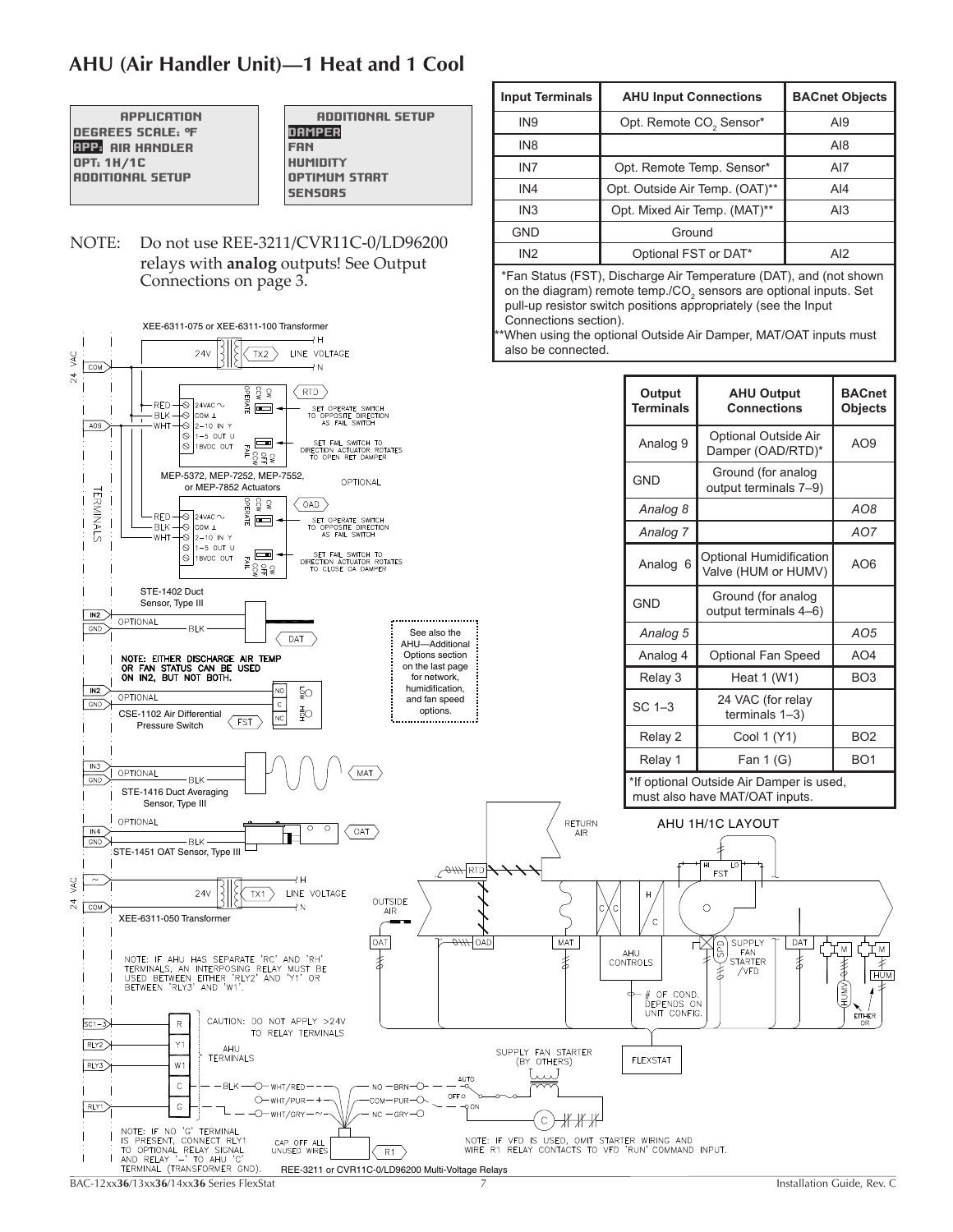### <span id="page-7-0"></span>**AHU—1 or 2 Heat and Modulating Cool**

**APPLICATION** DEGREES SCALE: °F APP: AIR HANDLER OPT: 2H/MOD C ADDITIONAL SETUP

 ADDITIONAL SETUP DAMPER FAN HUMIDITY OPTIMUM START **SENSORS STAGING** 

#### NOTE: Do not use REE-3211/CVR11C-0/LD96200 relays with **analog** outputs! See Output Connections on page 3.

![](_page_7_Figure_4.jpeg)

**Input Terminals AHU Input Connections BACnet Objects**

 $\blacksquare$  Opt. Remote CO<sub>2</sub> Sensor\*  $\blacksquare$  AI9 IN8 AI8 IN7 | Opt. Remote Temp. Sensor\* | AI7 IN4 Opt. Outside Air Temp. (OAT)\*\* | AI4 IN3 Opt. Mixed Air Temp. (MAT)\*\* | AI3

 IN2 Optional FST or DAT\* AI2 \*Fan Status (FST), Discharge Air Temperature (DAT), and (not shown on the diagram) remote temp./CO<sub>2</sub> sensors are optional inputs. Set pull-up resistor switch positions appropriately (see the Input

GND | Ground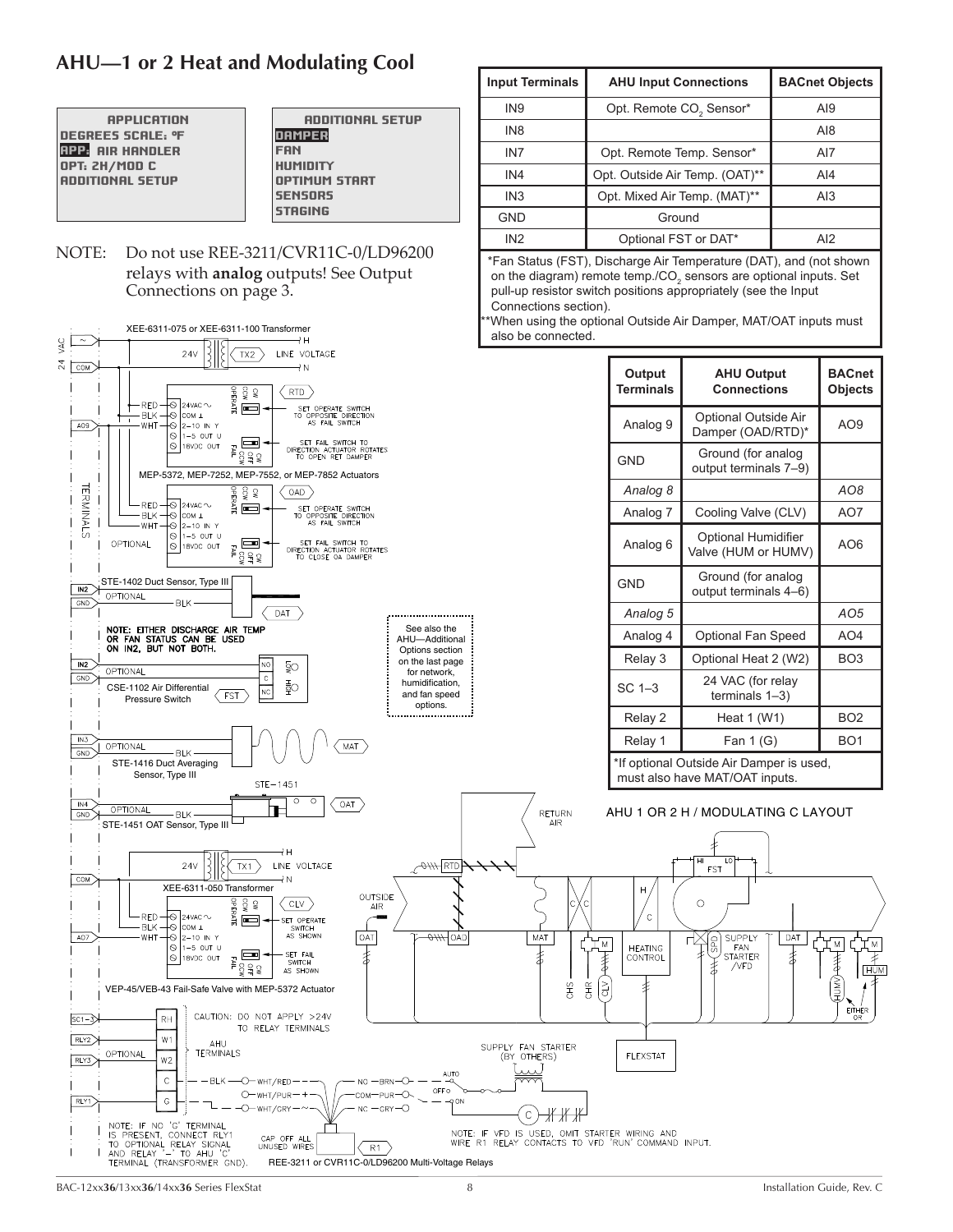### <span id="page-8-0"></span>**AHU—Modulating Heat and 1 or 2 Cool**

 APPLICATION DEGREES SCALE: °F **RPP:** AIR HANDLER OPT: MOD H/2 C ADDITIONAL SETUP

#### ADDITIONAL SETUP **DAMPER** FAN HUMIDITY OPTIMUM START **SENSORS STRGING**

NOTE: Do not use REE-3211/CVR11C-0/LD96200 relays with **analog** outputs! See Output Connections on page 3.

| XEE-6311-075 or XEE-6311-100 Transformer                                                                                                                                                                                                       | also be connected.                                                                                  |                                                                      | **When using the optional Outside Air Damper, MAT/OAT inputs must          |                                 |
|------------------------------------------------------------------------------------------------------------------------------------------------------------------------------------------------------------------------------------------------|-----------------------------------------------------------------------------------------------------|----------------------------------------------------------------------|----------------------------------------------------------------------------|---------------------------------|
| łН<br><b>SKA</b><br>$\sim$<br>LINE VOLTAGE<br>24V<br>TX <sub>2</sub><br>$^{\rm 24}$<br>COM<br>₹N                                                                                                                                               |                                                                                                     | Output<br><b>Terminals</b>                                           | <b>AHU Output</b><br><b>Connections</b>                                    | <b>BACnet</b><br><b>Objects</b> |
| CW<br>KO<br>PERATE<br><b>RTD</b><br>$+\otimes$ 24VAC $\sim$<br>-RED-<br>$\blacksquare$<br>SET OPERATE SWITCH<br>TO OPPOSITE DIRECTION<br>AS FAIL SWITCH<br><b>BLK</b><br>├⊝  сом ⊥<br>AO <sub>9</sub><br>WHT<br>$\overline{\otimes}$ 2–10 in y |                                                                                                     | Analog 9                                                             | Optional Outside Air<br>Damper (OAD/RTD)*                                  | AO <sub>9</sub>                 |
| $\bigcirc$ 1-5 OUT U<br>SET FAIL SWITCH TO<br>DIRECTION ACTUATOR ROTATES<br>TO OPEN RET DAMPER<br>$\blacksquare$<br>$\odot$ 18VDC OUT<br>EALL<br>유오<br>ş                                                                                       |                                                                                                     | <b>GND</b>                                                           | Ground (for analog<br>output terminals 7-9)                                |                                 |
| MEP-5372, MEP-7252, MEP-7552, or MEP-7852 Actuators<br>OAD                                                                                                                                                                                     |                                                                                                     | Analog 8                                                             | Heating Valve (HTV)                                                        | AO <sub>8</sub>                 |
| <b>EXAMEL</b><br>RED-<br>$\mathbin{\uparrow}$ 24 vac $\sim$<br>SET OPERATE SWITCH<br>TO OPPOSITE DIRECTION<br>AS FAIL SWITCH<br><b>BLK</b><br>-⊘ cow ⊤                                                                                         |                                                                                                     | Analog 7                                                             |                                                                            | AO7                             |
| WHT<br>$-$ O 2-10 IN Y<br>$\bigcirc$ 1-5 out u<br>na de<br>Honga<br>Honga<br>SET FAIL SWITCH TO<br>DIRECTION ACTUATOR ROTATES<br>$\bigcirc$ 18VDC OUT<br>OPTIONAL<br>TO CLOSE OA DAMPER                                                        |                                                                                                     | Analog 6                                                             | Optional Humidifier<br>Valve (HUM or HUMV)                                 | AO <sub>6</sub>                 |
| STE-1402<br>STE-1402 Duct Sensor, Type III<br>IN <sub>2</sub><br><b>OPTIONAL</b>                                                                                                                                                               |                                                                                                     | <b>GND</b>                                                           | Ground (for analog<br>output terminals 4-6)                                |                                 |
| GND<br>BLK-<br>DAT<br>See also the                                                                                                                                                                                                             |                                                                                                     | Analog 5                                                             |                                                                            | AO <sub>5</sub>                 |
| AHU-Additional<br>NOTE: EITHER DISCHARGE AIR TEMP<br>Options section<br>OR FAN STATUS CAN BE USED                                                                                                                                              |                                                                                                     | Analog 4                                                             | Optional Fan Speed                                                         | AO4                             |
| on the last page<br>ON IN2, BUT NOT BOTH.<br>for network,<br>IN2<br>NO<br>ŞO<br>humidification,                                                                                                                                                |                                                                                                     | Relay 3                                                              | Optional Cool 2 (Y2)                                                       | BO <sub>3</sub>                 |
| OPTIONAL<br>GND<br>$\mathbb{C}$<br>and fan speed<br>φĘ<br>CSE-1102 Air Differential<br>NC<br>options.<br><b>FST</b><br><b>Pressure Switch</b>                                                                                                  |                                                                                                     | $SC1-3$                                                              | 24 VAC (for relay<br>terminals $1-3$ )                                     |                                 |
|                                                                                                                                                                                                                                                |                                                                                                     | Relay 2                                                              | Cool 1 (Y1)                                                                | BO <sub>2</sub>                 |
| IN3<br>MAT<br>OPTIONAL<br>GND<br><b>BLK</b>                                                                                                                                                                                                    |                                                                                                     | Relay 1                                                              | Fan(G)                                                                     | BO <sub>1</sub>                 |
| STE-1416 Duct Averaging<br>Sensor, Type III                                                                                                                                                                                                    |                                                                                                     |                                                                      | *If optional Outside Air Damper is used,<br>must also have MAT/OAT inputs. |                                 |
| O<br>$\circ$<br>OAT<br>IN4<br>OPTIONAL<br>GND<br><b>BLK</b><br>STE-1451 OAT Sensor, Type III                                                                                                                                                   | <b>RETURN</b><br>AIR                                                                                |                                                                      | AHU MODULATING H / 1 OR 2 C LAYOUT                                         |                                 |
| łН<br>LINE VOLTAGE<br>24V<br>TX1<br>∕ <del>o\\\ </del> RTD∲<br>COM<br>₹N                                                                                                                                                                       |                                                                                                     |                                                                      | HI<br>LO<br><b>FST</b>                                                     |                                 |
| XEE-6311-050 Transformer<br>PERATE<br>CCW<br>VC<br>HTV<br>OUTSIDE<br>AIR<br>$\cdot$ RED $\rightarrow$ 24vac $\sim$<br>$\Box$<br>SET OPERATE SWITCH<br>├⊗  сом ⊥<br><b>BLK</b><br>AS SHOWN<br>WHT<br>H⊙ 2–10 in y<br>AO8                        |                                                                                                     | Н<br>$\mathbf C$                                                     | O                                                                          |                                 |
| $\overline{\theta}$ OAD<br>OAT<br>$\bigcirc$ 1-5 out u<br>SET FAIL SWITCH<br>œ<br>$\bigcirc$ 18VDC OUT<br>FAIL<br>AS SHOWN<br>ŧ<br>្ទ្រីម៉ូខ្<br>VEP-45/VEB-43 Fail-Safe Valve with MEP-5372 Actuator                                          | MAT<br>COOLING<br>ŧ<br>CONTROL                                                                      | Ιм<br>]<br>\$<br>$\geq$<br>$\frac{\omega}{\pm}$<br>$\widetilde{\pm}$ | SUPPLY<br>DAT<br>GaS<br>FAN<br>ŧ<br>STARTER<br>ま<br>/VFD                   | , Μ<br>Ξм<br>HHONOH<br>了<br>呼   |
| CAUTION: DO NOT APPLY >24V<br>$SC1 - 3$<br>TO RELAY TERMINALS                                                                                                                                                                                  |                                                                                                     |                                                                      |                                                                            | Eľ<br>HER<br>OR                 |
| Y1<br>RLY2<br>AHU<br>TERMINALS<br>OPTIONAL<br>Υ2<br>RLY3                                                                                                                                                                                       | SUPPLY FAN STARTER<br>(BY OTHERS)                                                                   | <b>FLEXSTAT</b>                                                      |                                                                            |                                 |
| AUTO<br>$\mathsf{C}$<br>-BLK -O-WHT/RED-<br>no — brn—O<br>OFF O<br>$O$ -wht/pur-+<br>сом—рик—О<br>RLY1<br>G<br>$\rightarrow$ ON                                                                                                                |                                                                                                     |                                                                      |                                                                            |                                 |
| $-$ O $-$ WHT/GRY $-$<br>$NC - GRY - O$<br>NOTE: IF NO 'G' TERMINAL                                                                                                                                                                            | C<br>11 1 1                                                                                         |                                                                      |                                                                            |                                 |
| IS PRESENT, CONNECT RLY1<br>CAP OFF ALL<br>UNUSED WIRES<br>TO OPTIONAL RELAY SIGNAL<br>AND RELAY '- TO AHU 'C'<br>R1<br>TERMINAL (TRANSFORMER GND).<br>REE-3211 or CVR11C-0/LD96200 Multi-Voltage Relays                                       | NOTE: IF VFD IS USED, OMIT STARTER WIRING AND<br>WIRE R1 RELAY CONTACTS TO VFD 'RUN' COMMAND INPUT. |                                                                      |                                                                            |                                 |

**Input Terminals AHU Input Connections BACnet Objects**

 $\blacksquare$  IN9  $\blacksquare$  Opt. Remote CO<sub>2</sub> Sensor\*  $\blacksquare$  AI9 IN8 AI8 IN7 Opt. Remote Temp. Sensor\* | AI7 IN4 Opt. Outside Air Temp. (OAT)\*\* | AI4 IN3 Opt. Mixed Air Temp. (MAT)\*\* | AI3

 IN2 Optional FST or DAT\* AI2 \*Fan Status (FST), Discharge Air Temperature (DAT), and (not shown on the diagram) remote temp./ $CO<sub>2</sub>$  sensors are optional inputs. Set pull-up resistor switch positions appropriately (see the Input

GND Ground

Connections section).

BAC-12xx**36**/13xx**36**/14xx**36** Series FlexStat 9 Installation Guide, Rev. C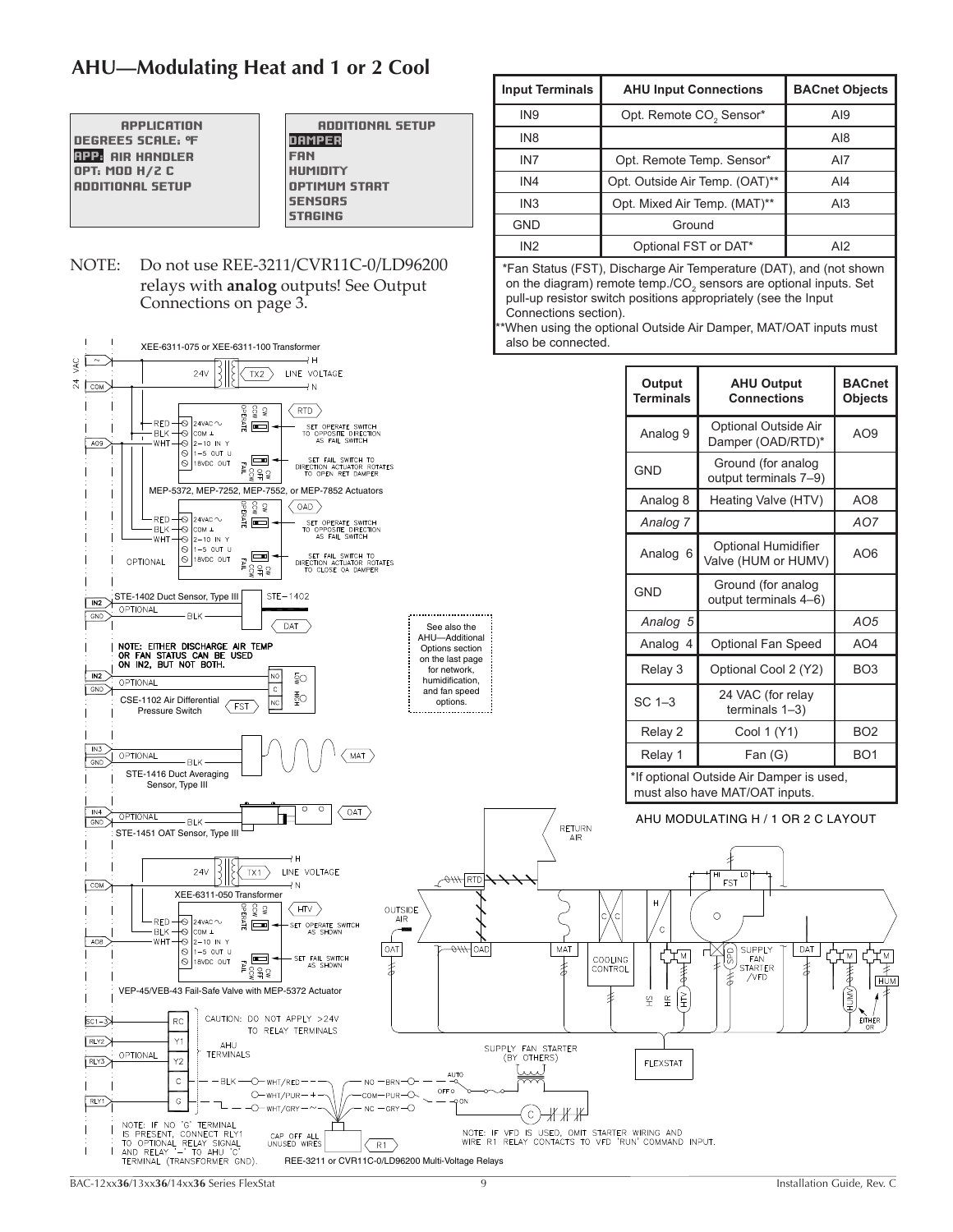### <span id="page-9-0"></span>**AHU—Modulating Heat and Modulating Cool**

| <b>APPLICATION</b>      |
|-------------------------|
| DEGREES SCRLE: ºF       |
| <b>RPP: AIR HANDLER</b> |
| OPT: MOD H/MOD C        |
| <b>RODITIONAL SETUP</b> |
|                         |

 ADDITIONAL SETUP DAMPER FAN HUMIDITY OPTIMUM START **SENSORS** VALVE

NOTE: Do not use REE-3211/CVR11C-0/LD96200 relays with **analog** outputs! See Output Connections on page 3.

![](_page_9_Figure_4.jpeg)

**Input Terminals AHU Input Connections BACnet Objects**

IN9 Opt. Remote CO<sub>2</sub> Sensor\* | AI9 IN8 AI8 IN7 Opt. Remote Temp. Sensor\* | AI7 IN4 Opt. Outside Air Temp. (OAT)\*\* | AI4 IN3 **Opt. Mixed Air Temp. (MAT)\*\*** AI3

 IN2 Optional FST or DAT\* AI2 \*Fan Status (FST), Discharge Air Temperature (DAT), and (not shown on the diagram) remote temp./CO<sub>2</sub> sensors are optional inputs. Set

GND **Ground** 

BAC-12xx**36**/13xx**36**/14xx**36** Series FlexStat 10 Installation Guide, Rev. C